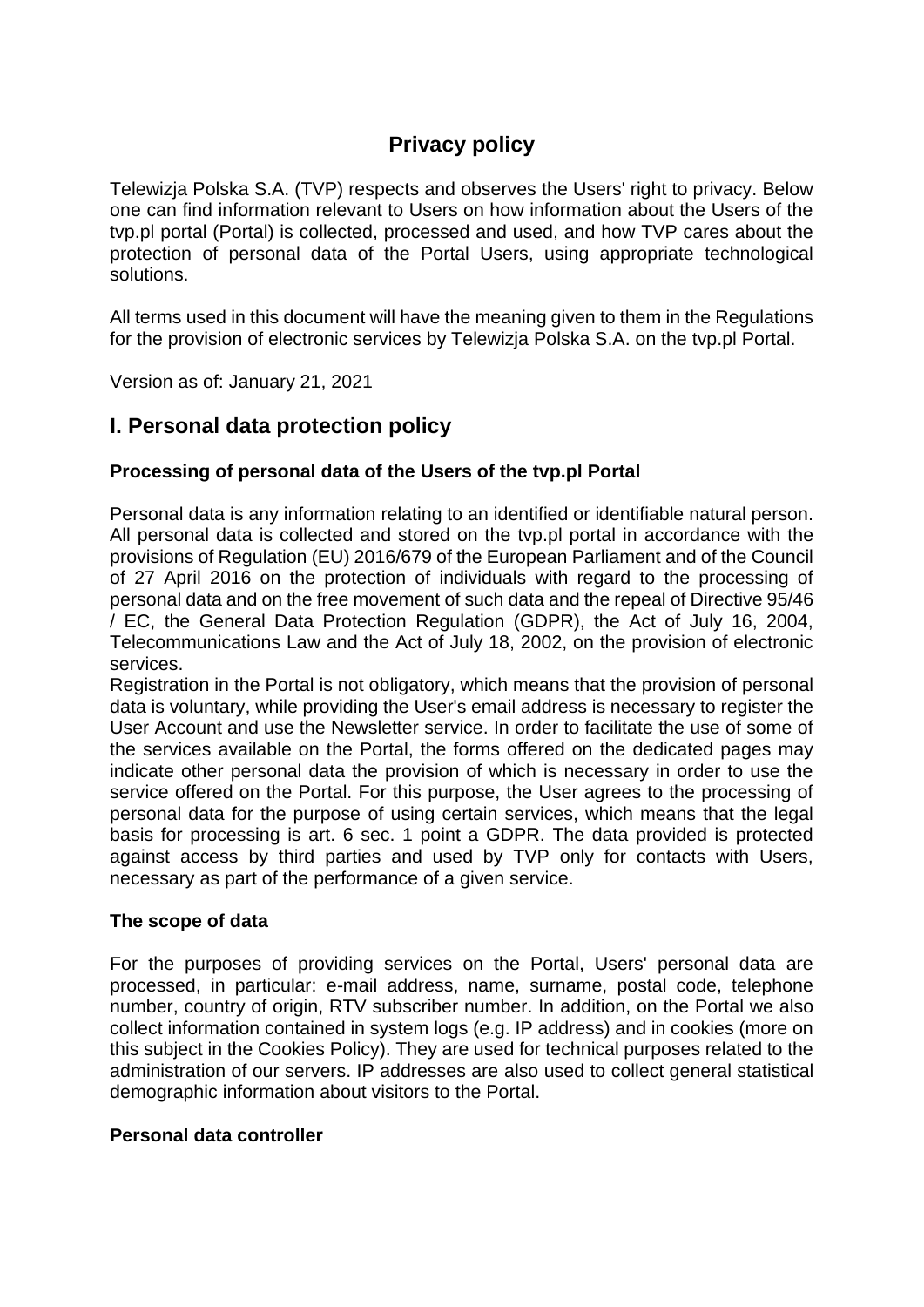The administrator of the personal data of the Portal Users is: Telewizja Polska Spółka Akcyjna, with its registered office in Warsaw, at ul. Woronicza 17, 00-999 Warszawa, entered into the Register of Entrepreneurs of the National Court Register under KRS number 0000100679 kept by the District Court for the capital city of Warsaw, 13th Commercial Division, tax identification number NIP 521-04-12-987, share capital fully paid up in in the amount of PLN 286 596 500.00.

## **Purpose of processing personal data**

Users' personal data is collected, stored and used by TVP and TVP Trusted Partners and IAB Partners, with the consent of the persons they concern or based on the legitimate interest of the administrator, in accordance with the law and in compliance with due procedures and in a manner that guarantees their safety. TVP may use personal data only to ensure proper service to Users, for the purposes of providing Services, reporting complaints, withdrawing from the contract for the provision of Services and communicating with Users who have submitted a complaint or submitted a declaration of withdrawal from the contract for the provision of Services, and for marketing purposes, analytical and statistical purposes described in more detail in the Cookies Policy.

## **Legal basis for the processing of personal data**

The legal basis for the processing of personal data of the Portal Users is primarily the consent given by the User - art. 6 sec. 1 letter a) GDPR. The User's consent may be withdrawn at any time, which does not affect the lawfulness of the processing of personal data before its withdrawal. Personal data may also be processed to a limited extent on the basis of the legitimate interest of TVP consisting in the proper provision of the Portal service - art. 6 sec. 1 letter f) GDPR.

If the User gives his consent, personal data may be transferred to third countries for which the European Commission has not found an adequate level of protection, which in the absence of appropriate safety measures may be associated with a possible risk. The data transfer then takes place on the basis of Art. 49 sec. 1 letter a) of the GDPR - User's express consent.

Telewizja Polska always tries to secure each data transfer to third countries using the security measures indicated in the GDPR, in particular through the use of standard contractual clauses approved by the European Commission, which oblige the recipient of the data to ensure an adequate level of personal data security.

# **The period of personal data processing**

Users' personal data are processed by TVP for the period of the Portal service and / or until the voluntary consent is withdrawn by the User. These periods may be extended only if it is necessary to investigate, establish or defend against possible claims.

#### **Users' rights related to the processing of their personal data**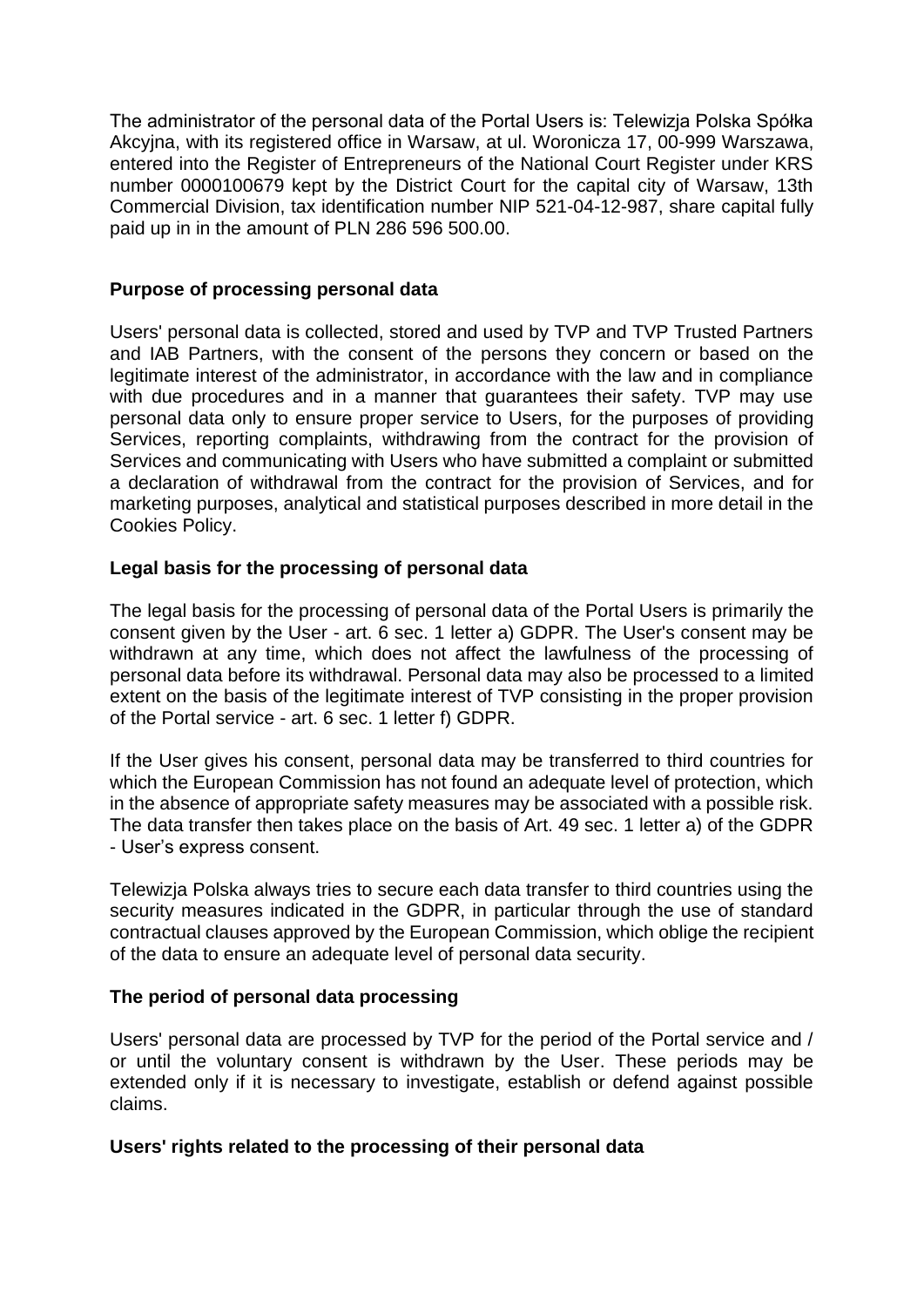The User has the right to access and correct their personal data provided to TVP as part of the User Account service (after undergoing the procedure of verifying the User's identity, consisting in entering the password), in the "MY DATA" tab. Complete deletion of the e-mail address is tantamount to deletion of the User Account, which requires selecting the "Delete Account" option in the User Account. Complete deletion of the email address provided as part of the Newsletter service requires connecting to the TVP website using the internet address (the so-called "link") at the end of each message sent as part of the service.

Each User who has consented to the processing of his personal data in order to use the services available on the Portal, may contact TVP directly with a request to access his data, correct it, delete it, limit processing or object to the data being processed, and also take advantage of the possibility of data portability.

In order to exercise the rights regarding the processing of personal data, each person whose data is processed as part of the provision of services on the Portal, may contact the Data Protection Officer at the e-mail address rodo@tvp.pl, as well as by traditional mail at Telewizja Polska SA ul. J. P. Woronicza 17, 00-999 Warsaw, with a note "to the Data Protection Inspector".

The user also has the option to lodge a complaint with the supervisory authority competent for the protection of personal data.

For security purposes, if you suspect that the User Account may have been breached, e.g. by unauthorized access to the login and password used to log in to the Portal, please immediately contact the Portal's administrative staff at the e-mail address [pomoc@tvp.pl.](mailto:pomoc@tvp.pl)

#### **Recipients of personal data**

TVP transfers the Users' data obtained on the Portal only to Trusted TVP Partners and IAB Partners who use the data with consent and for the purposes specified by the User. Lists of TVP Trusted Partners and IAB Partners are available in Advanced Settings. The data provided to partners concerns only information obtained with the use of cookies or other similar technologies, and each User may independently decide to whom and for what purpose their data will be transferred from the Advanced Settings level.

For technical reasons, TVP may entrust the processing of users' personal data, pursuant to Art. 28 GDPR, to another entity under a contract or other legal instrument without changing the above-mentioned purposes of their processing. In such a situation, the data entrusted for processing will be processed by third parties on behalf of TVP and only for the purposes specified by TVP.

Consent to use data for some of the Trusted Partners of TVP and IAB may be related to the transfer of data to the United States or other third countries (not belonging to the European Economic Area, which includes the Member States of the European Union as well as Norway, Iceland and Liechtenstein). In connection with the above, we would like to inform you about the possible risk that may be associated with the transfer of data to third countries, consisting in the possible lack of an adequate level of protection of natural persons related to the processing of their personal data, which is guaranteed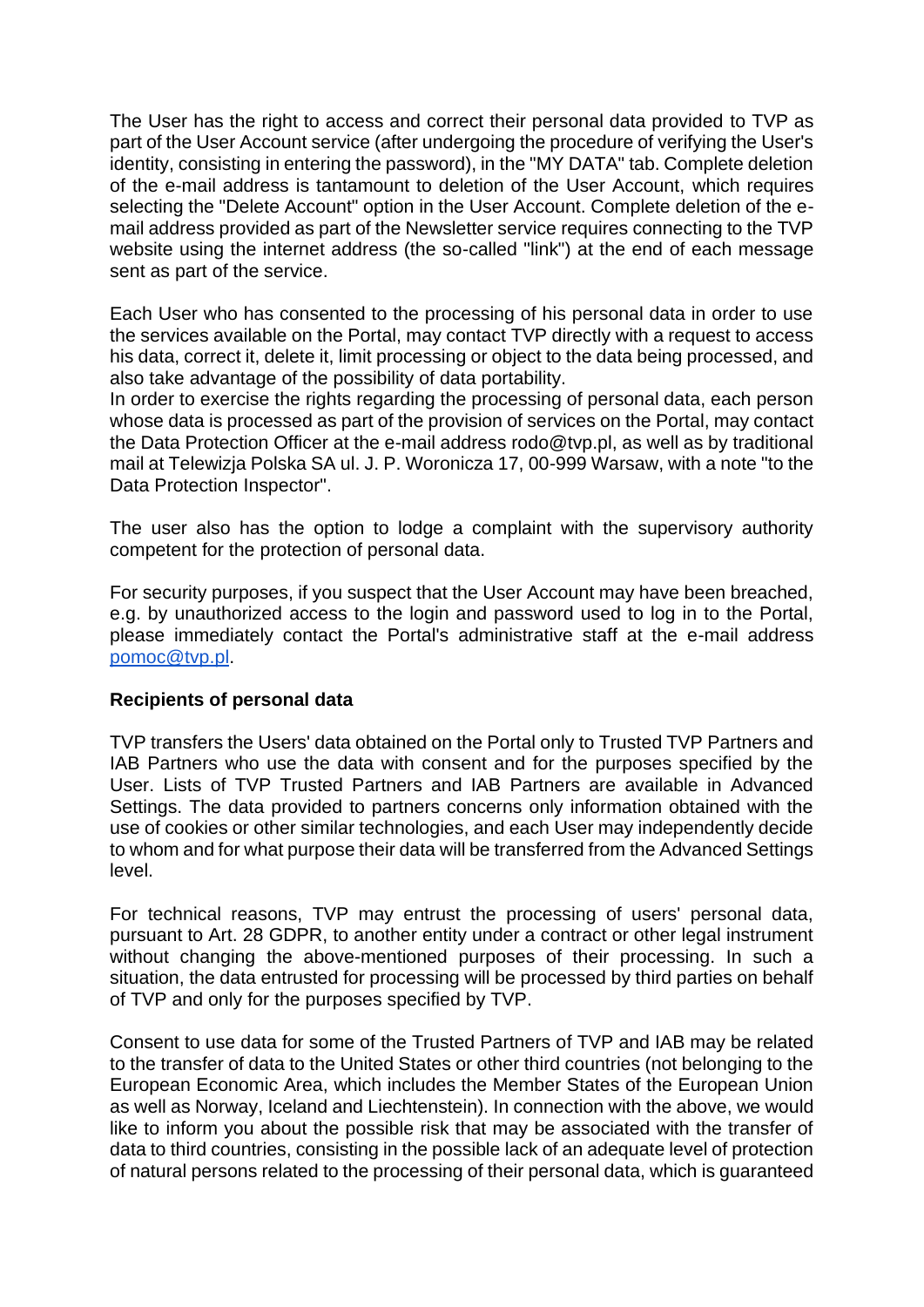by the provisions of the GDPR (Regulation of the European Parliament and of the Council (EU 2016/679 of 27 April 2016 on the protection of individuals with regard to the processing of personal data and on the free movement of such data, and repealing Directive 95/46 / EC), due to the lack of an adequacy decision by the European Commission and the lack of adequate security.

## **The necessity to provide personal data by the User**

Providing personal data is not a statutory requirement or a condition for concluding a contract. On the other hand, the use of selected Services may require consent to the processing of personal data, e.g. when registering a User Account, as well as forms filled in by the User in order to gain access to some of the selected Services. Obtaining access to the ABO Zone requires, in particular, the User's consent for TVP to obtain information from Poczta Polska whether the User has paid for the RTV subscription. The consequence of not providing your data may therefore be the User's inability to use selected Services.

TVP processes users' data using cookies or other similar technologies, without their consent, on the basis of a legitimate interest only in situations where it is necessary for the provision and proper operation of the Portal, i.e. maintenance and technical support of the Portal, ensuring security, preventing fraud and error removal, statistical measurements necessary for the proper functioning of the Portal. More information on this subject can be found in the Cookies Policy.

#### **Profiling and automated decision making**

Users' personal data processed as part of the Portal are not subject to profiling or automated decision making, except for the use of cookies and other similar technologies to display advertisements tailored to Users (creating a profile of personalized advertisements and content, selection of personalized advertisements and content). More information on the option to disable cookies in the Cookies Policy.

#### **Protection of processed personal data**

The set of collected personal data is treated as a database with a high degree of security, stored on a server secured against both remote (IT) and physical access. TVP has implemented appropriate technical and organizational measures to ensure a level of security corresponding to the risk of violating the rights and freedoms of Users. In addition, all persons processing Users' personal data for the purposes of the Portal have appropriate authorizations issued by the personal data administrator in accordance with Art. 29 GDPR.

# **Transmission protection**

Data of special importance - in particular all kinds of passwords - are sent via the SSL encrypted protocol.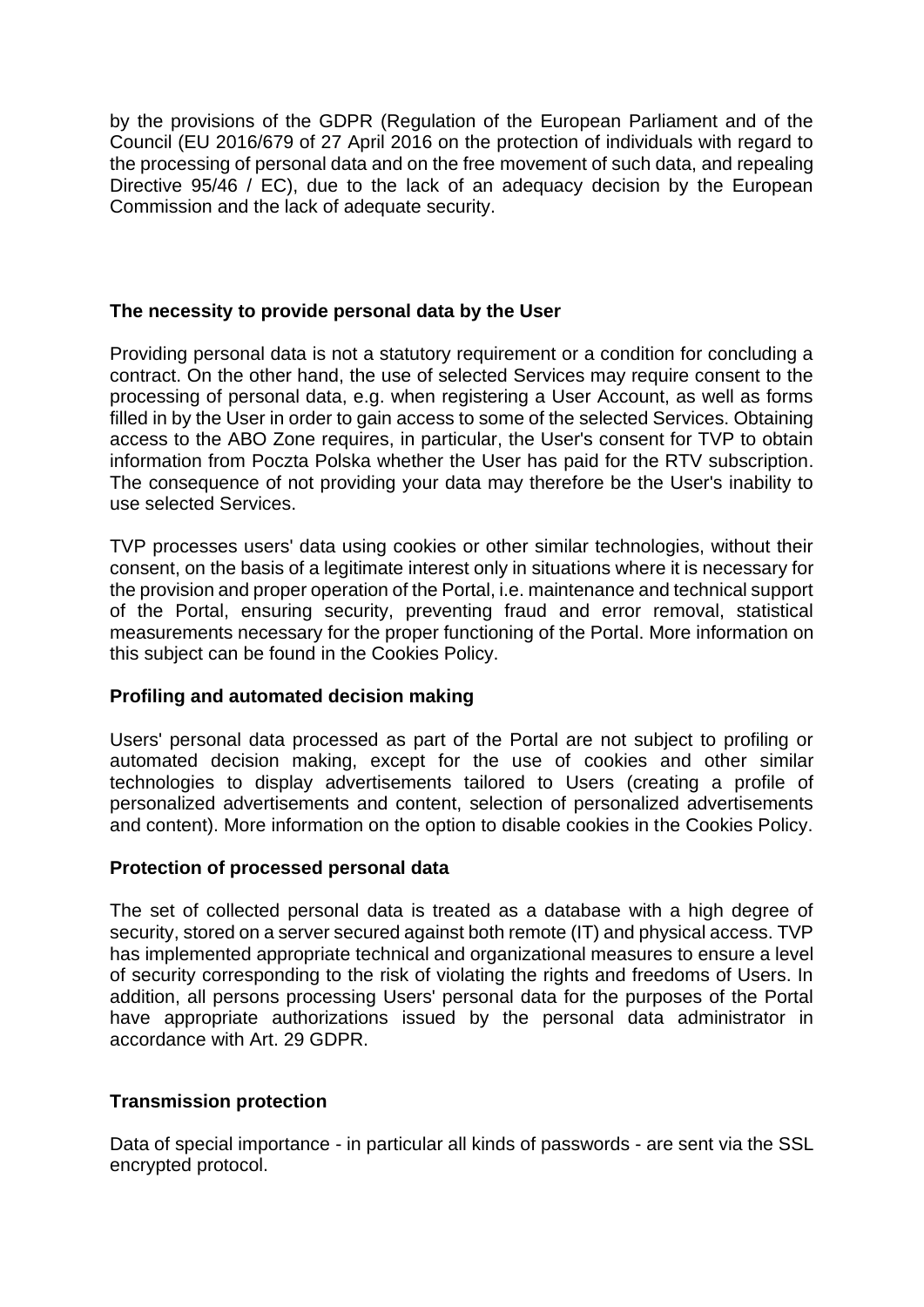# **II. Cookies and other similar technologies policy**

# **1. Cookies**

The entity that places cookies on the Portal User's end device and obtains access to them is the Portal operator - Telewizja Polska S.A. with headquarters in Warsaw, at ul. Woronicza 17, 00-999 Warsaw (hereinafter referred to as "TVP"). The tvp.pl portal automatically collects information about the Portal Users using cookies, web beacons or other similar technologies. User data obtained in this way are used in particular to provide safe, tailored services, display personalized advertisements and analyze Internet traffic. These data are processed on the basis of the legitimate interest of the administrator or the consent of the User, which may be withdrawn at any time. The data necessary for the proper operation of the Portal are processed without the user's consent, based on the legitimate interest of TVP.

Cookie files (so-called "cookies") are IT data, in particular text files, which are stored on the Portal User's end device (e.g. computer, smartphone, tablet) and are intended for using the Portal's websites. Cookies allow the information contained in them to be read only by the server that created them, i.e. in this case TVP. Cookies posted by TVP contain the name of the website they come from, the storage time on the end device and a unique number. The user can manage the consent to the use of cookies in Advanced Settings.

# **2. The purposes for which cookies are used**

Personal data collected when the User visits individual websites on the Portal, such as IP addresses, identifiers of end devices and cookie identifiers, information about searches on individual websites of the Portal may be processed by Telewizja Polska, Trusted Partners from IAB and other Trusted Partners of TVP in the following purposes:

# **Objective 1: Store or access information on the device**

Cookies, device identifiers or other information may be stored on the user's device or made available on it for the purposes presented to the user.

Providers may store and access information such as cookies and device IDs presented to you on your device.

# **Objective 2: Selecting primary advertisements**

Advertisements may be shown based on what you're watching, the app you are using, your approximate location or device type.

To make a basic advertisement selection, providers can:

• use real-time information about the context in which the advertisement will be displayed to display the advertisement, including information about the content and device, such as: device type and parameters, client application, URL address, IP address.

• use imprecise geolocation data of the user.

• control the frequency of advertisements displayed to the user.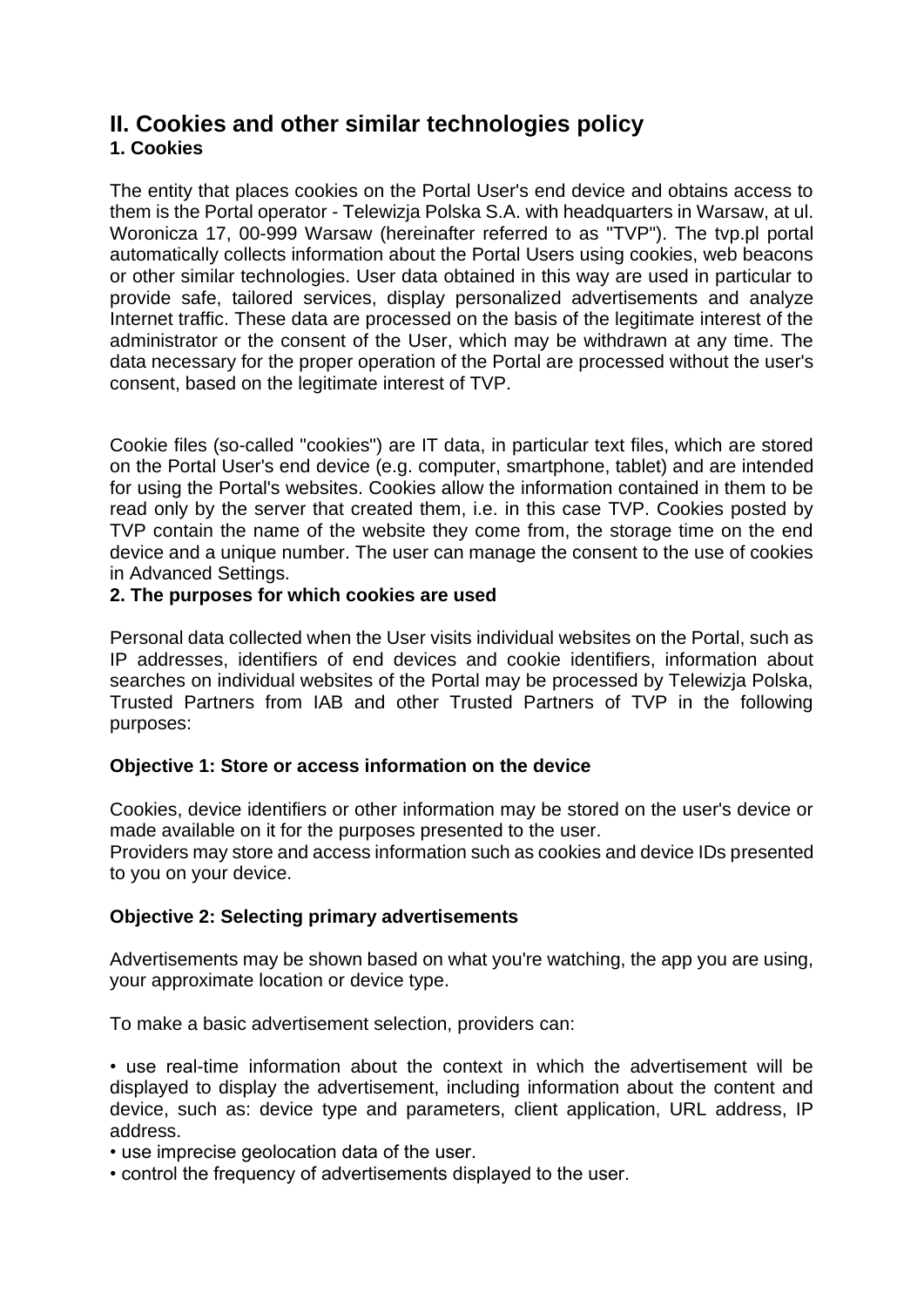• set the order in which advertisements are displayed to the user.

• prevent the advertisement from appearing in an inappropriate editorial context (dangerous for the brand).

Suppliers may not:

• Create a Personalized Advertising Profile using this information for future ad selection without a separate legal basis for creating a Personalized Advertising Profile.

Attention! Imprecise means that only an approximate location with a radius of at least 500 meters is allowed.

## **Objective 3: Creating a Personalized Advertising Profile**

A profile can be built around the user and their interests, allowing the display of personalized advertisements that are relevant to the user.

To create a personalized advertising profile, providers may:

• collect information about the user, including user activities, interests, visits to websites or applications, demographic or location data in order to create or edit a user profile to personalize advertisements.

• combine this information with other previously collected information, including from various websites and applications, to create or edit a user profile to personalize advertisements.

#### **Objective 4: Selecting Personalized Advertisements**

Personalized advertisements may be displayed to the user based on their profile.

To select personalized advertisements, providers may:

• select personalized advertisements based on a user profile or other historical user data, including previous user activities, interests, website or app visits, location or demographics.

#### **Goal 5: Create a personalized content profile**

A profile can be built around the user and their interests, allowing the display of personalized content that is relevant to the user.

To create a personalized content profile, providers can:

• collect information about the user, including user activities, interests, visits to websites or applications, demographic or location data to create or edit a user profile to personalize content.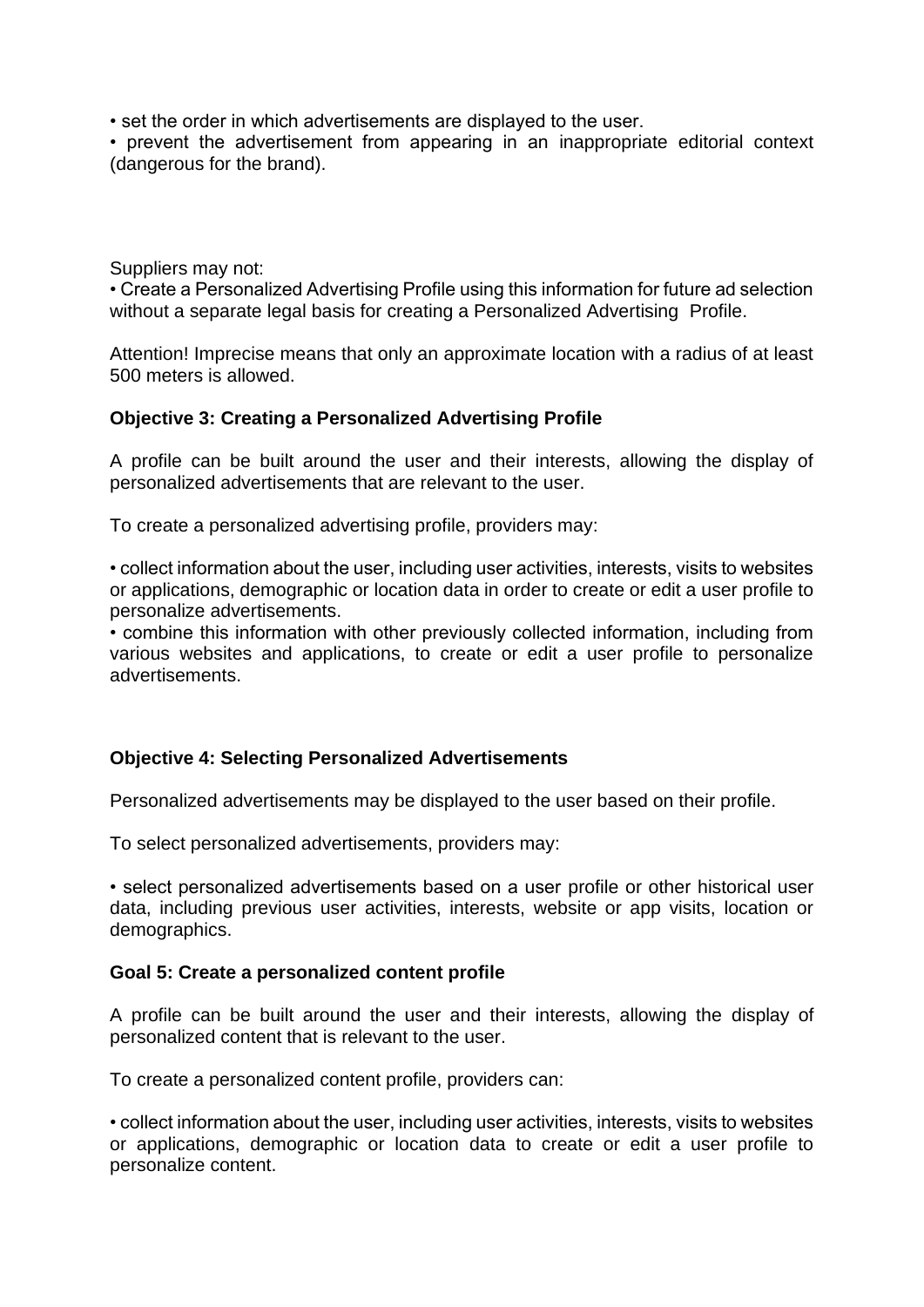## **Goal 6: Selecting personalized content**

Personalized content can be displayed to the user based on their profile.

To select personalized content, providers can:

• select personalized content based on a user profile or other historical user data, including previous user activities, interests, website or app visits, location or demographics.

#### **Objective 7: Measure ad performance**

It is possible to measure the performance and effectiveness of the advertisements a user sees or reacts to.

To measure advertisement performance, advertisement providers may:

• measure if and how the advertisements were delivered to the user and what was their response.

• provide reports on advertisements, including their effectiveness and performance.

• provide reports on users who have responded to advertisements, using the data observed during the user's response to that advertisement.

• provide reports to publishers about the advertisements displayed on their surface.

• measure whether the advertisement is served in the appropriate editorial environment (brand safety).

• determine what percentage your advertisement may have been watched, as well as the duration of that viewing opportunity.

Suppliers may not:

• Apply data from dashboard or similar audiences to metrics from advertising without a separate legal basis for using market research to generate audience insights.

#### **Objective 8: Measure content performance**

It is possible to measure the performance and effectiveness of the content that a user sees or reacts to.

To measure content performance, providers can:

• measure and report on whether content was delivered to users and how they responded.

• deliver reports using directly measurable or known information about users who have responded to the content.

Suppliers may not:

• measure whether and how advertisements (including native advertisements) were delivered to the user and what was the user's response.

• apply data from dashboard or similar audiences to metrics from advertising without a separate legal basis for using market research to generate audience insights.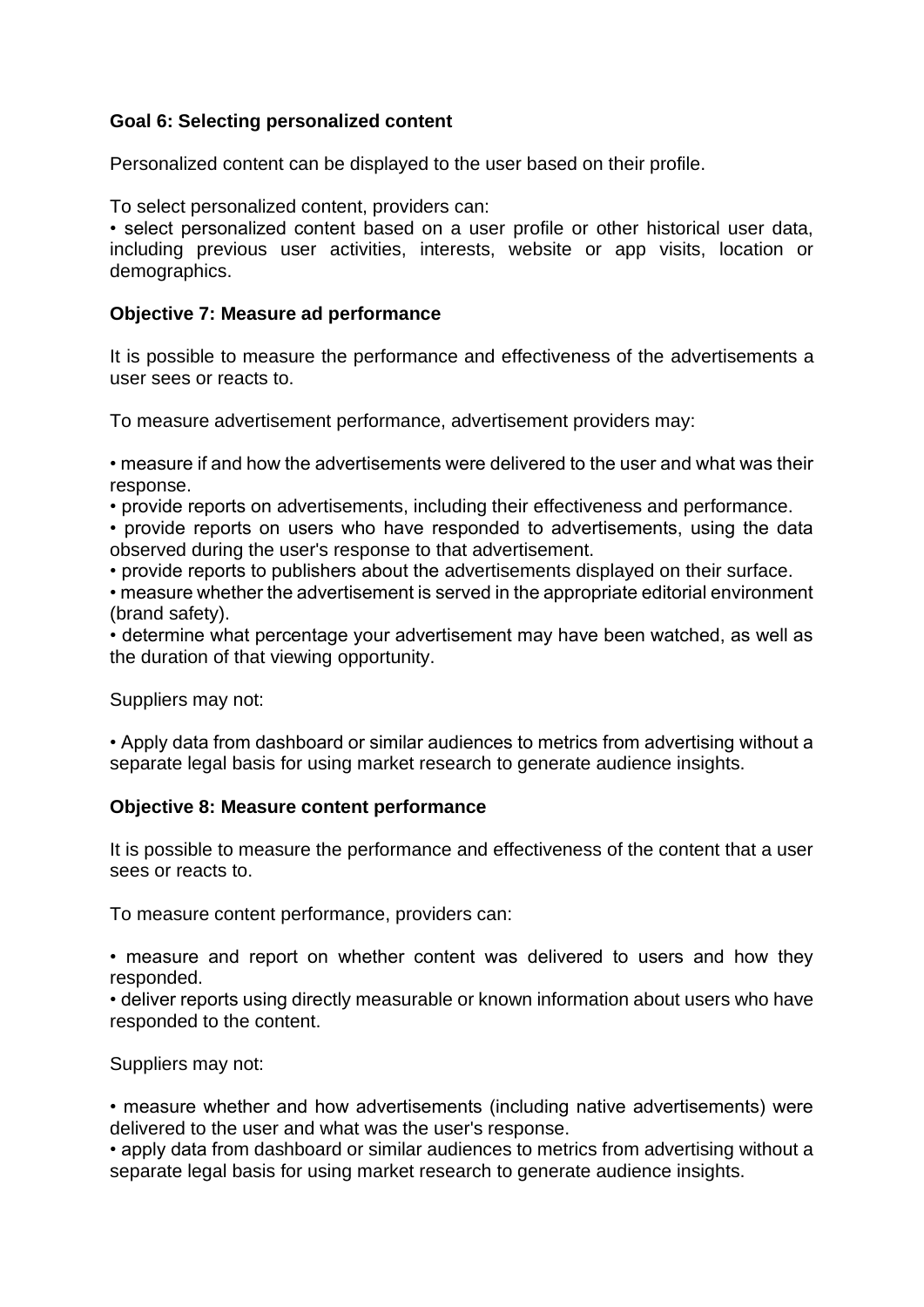## **Objective 9: Use of market research to generate audience feedback**

Market research can be used to find out more about the audience who visit websites / apps and watch advertisements.

To apply market research to generate audience feedback, suppliers can:

• Provide advertisers or their representatives with aggregated reports on the audience their ads reached through panel analysis and similar analysis.

• Provide aggregated reports to publishers about the audience who reached the content or advertisements at their territory and who responded to that content or advertisements through the use of panel analysis and the like.

• Link offline data to an online user for market research purposes to generate audience insights if vendors have chosen to match and connect offline data sources.

• Combine this information with other information previously collected, including from various sites and applications.

Suppliers may not:

• measure the performance and effectiveness of advertisements that have been shown and responded to a specific user, without a separate legal basis for measuring advertising performance.

• measure what content was presented to a specific user and how they responded to it, without a separate legal basis for measuring the performance of the content.

#### **Goal 10: Product development and improvement**

User data may be used to improve existing systems and software and to develop new products.

To develop new products and improve existing products, suppliers may:

• Use the information to supplement existing products with new features and develop new products.

• create new models and algorithms through machine learning.

Suppliers may not:

• carry out in this the purpose of any other data processing operations permitted for another purpose.

# **Special Purposes**

#### **Special Purpose 1: Security, Fraud Prevention and Bug Fixes**

User data may be used to monitor and prevent fraud and to ensure the proper and secure operation of systems and processes.

To ensure security, fraud prevention and debugging, providers may: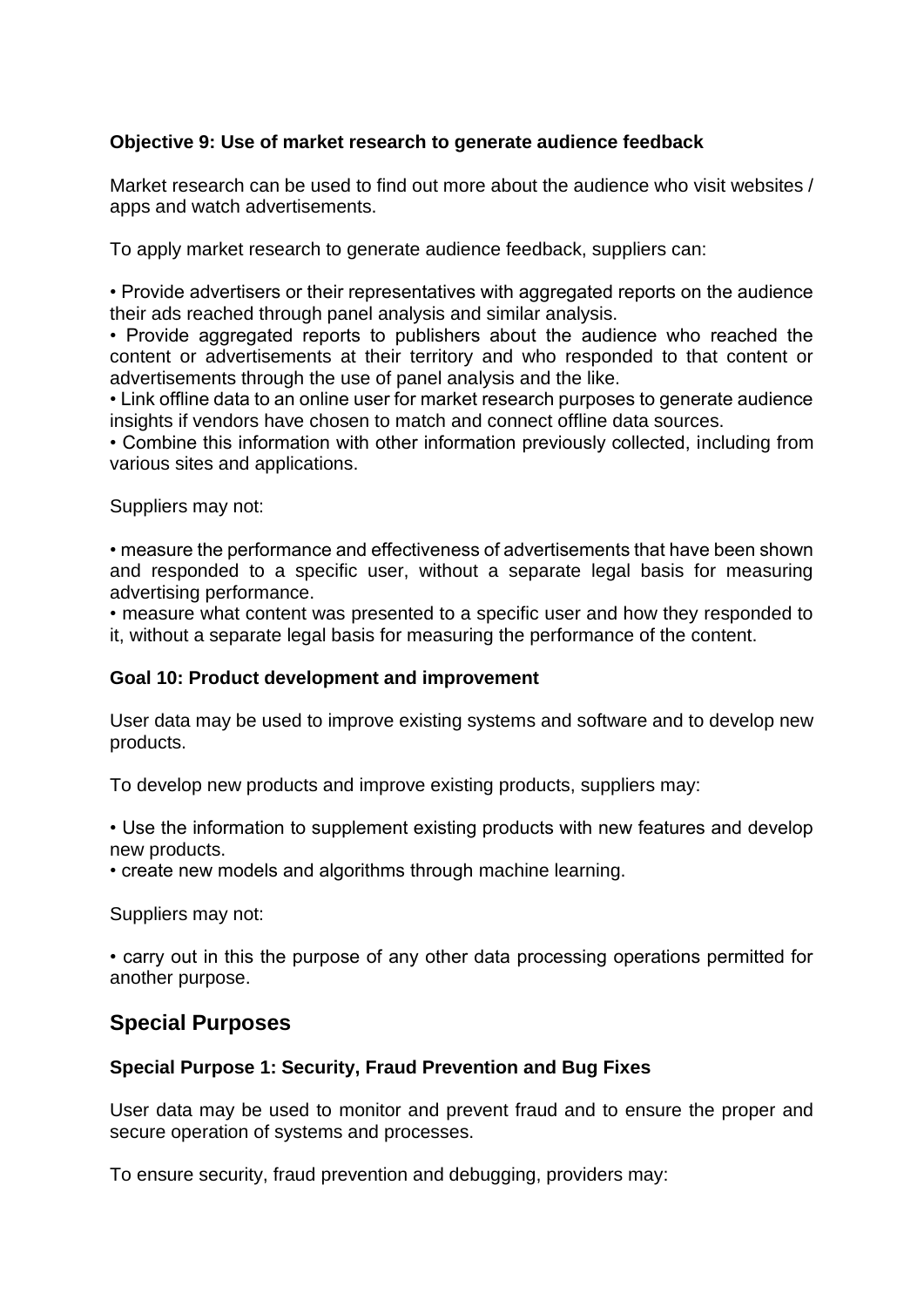• make sure that data is transferred securely.

• detect and prevent malicious, fraudulent, incorrect or illegal activities.

• ensure that systems and processes operate correctly and efficiently, including monitoring and improving the performance of systems and processes involved in permitted purposes.

Suppliers may not:

• Carry out any other processing operations for this purpose that are permitted for another purpose.

Note: Data collected and used for security, fraud prevention and debugging purposes may include automatically sent device characteristics for identification, precise geolocation data and data obtained by actively scanning device characteristics for identification without separate disclosure or consent.

#### **Special Purpose 2: Technical delivery of advertisements or content**

User's device can receive and send information that allows the user to view and respond to advertisements and content.

To provide information and answer technical questions, suppliers may:

• use the user's IP address to deliver advertising over the Internet.

• respond to a user's response to an advertisement by directing the user to the landing page.

• use the user's IP address to deliver content over the Internet.

• respond to the user's reaction to content by directing the user to the landing page.

• use information about the type of device and the ability to deliver advertisements or content, for example, to deliver an advertisement file of the appropriate size or a video file.

Suppliers may not:

• carry out any other processing operations for this purpose which are permitted for another purpose.

# **Functions**

#### **Function 1: Matching and connecting offline data sources**

Data from offline data sources may be combined with online user activity to fulfill one or more purposes.

Suppliers can:

• combine offline data with online data to fulfill one or more Goals or Special Purposes.

#### **Function 2: Combine different devices**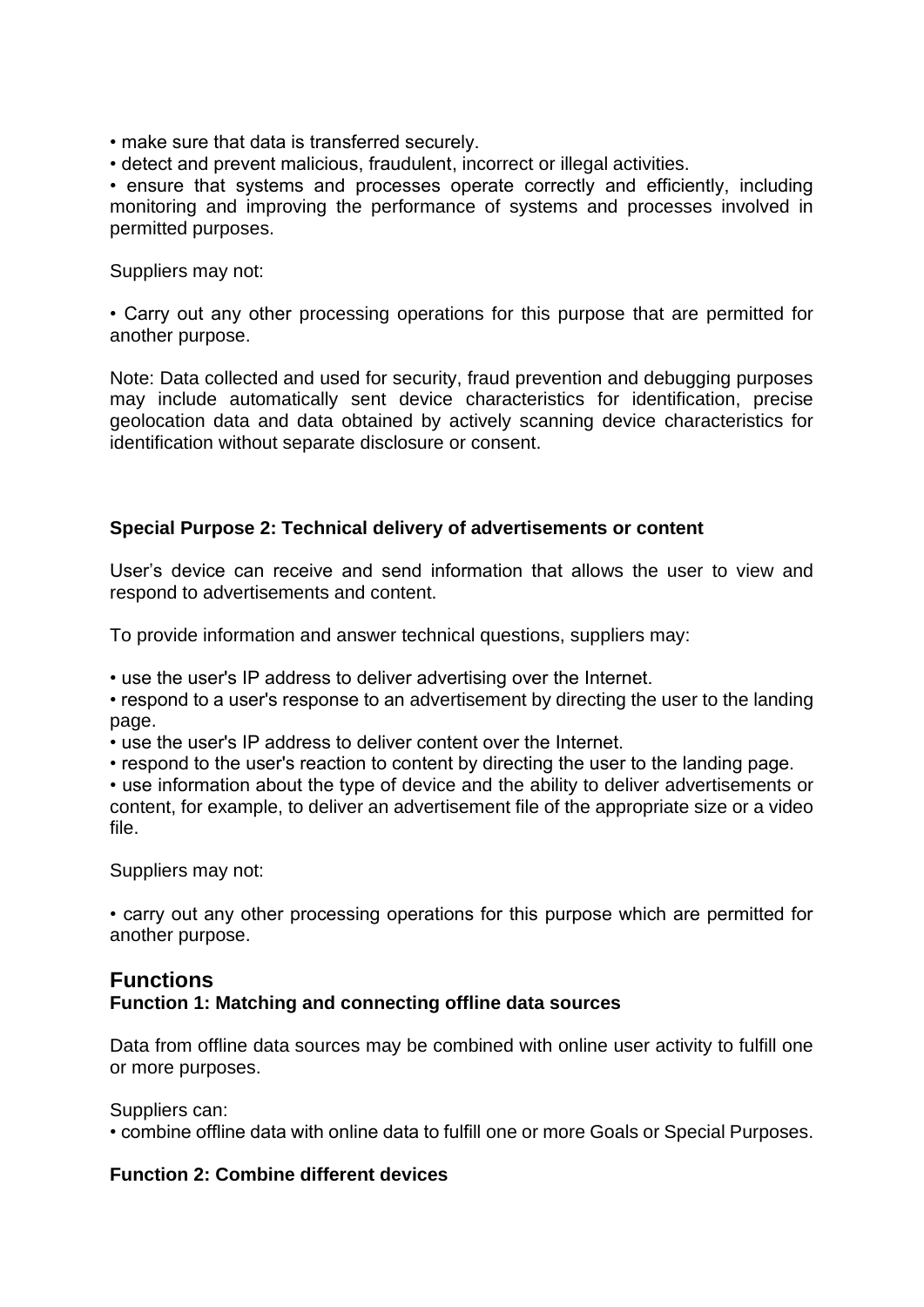The various devices may be referred to as belonging to the user or their household for one or more purposes.

Suppliers can:

• deterministically determine that at least two devices belong to the same user or household.

• probabilistically determine that at least two devices belong to the same user or household.

• actively scan device characteristics for probabilistic identification purposes, if users have allowed suppliers to actively scan device characteristics for identification (Special function 2)

#### **Function 3: Receive and use automatically sent device characteristics for identification**

A User's device may differ from other devices based on information it automatically transmits, such as its IP address or browser type. Suppliers can:

• create an identifier using data collected automatically from the device in terms of specific characteristics, eg IP address, user agent string. • use an ID to try to re-identify the device.

Suppliers may not:

• create an identifier using the data collected by actively scanning the device to obtain specific characteristics, such as installed fonts or screen resolutions, without the user's separate consent to actively scan the device characteristics for identification. • use such an ID to re-identify the device.

# **Special functions**

#### **Special Feature 1: Use of accurate geolocation data**

Users' precise geolocation data may be used for one or more purposes. This means that the user's location can be accurate down to several meters.

Suppliers can:

• collect and handle accurate geolocation data for one or more purposes. Note: Accurate geolocation means there is no limit to the accuracy of your location; can be accurate up to several meters.

#### **Special Function 2: Active scanning of the device characteristics for identification purposes**

A user's device can be identified by a scan of a unique combination of device features.

Suppliers can: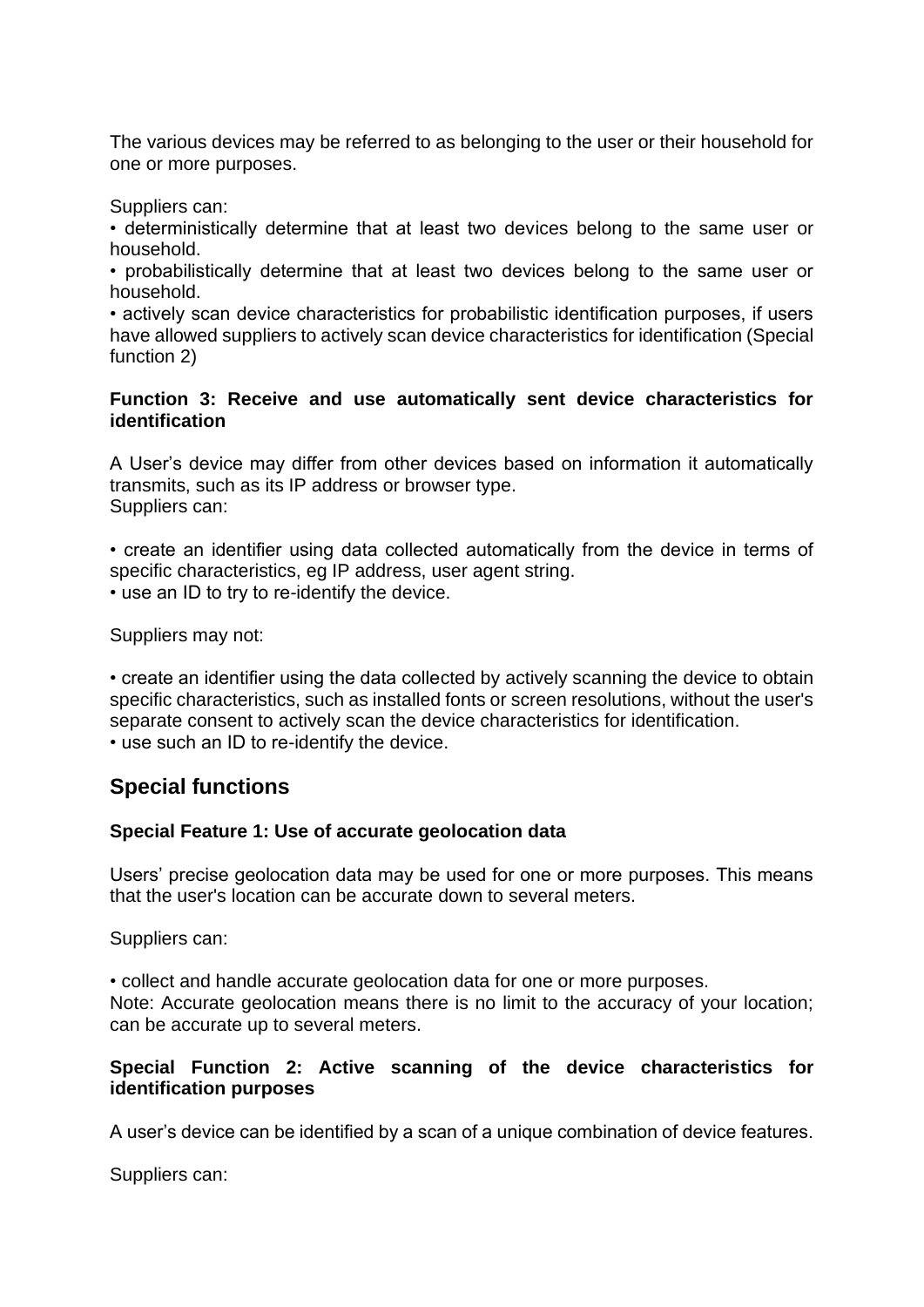• create an identifier using data collected by actively scanning the device to obtain specific characteristics, such as installed fonts or screen resolutions.

• use such an ID to re-identify the device.

# **3. Types of Cookies**

Due to the purpose of cookies, the Portal uses the following types:

• necessary cookies, enabling the use of services available on the Portal, e.g. authentication cookies used for services that require authentication on the portal;

• cookies used to ensure security, e.g. used to detect fraud in the field of authentication on the Portal;

• performance cookies, enabling the collection of information on the use of the Portal's websites;

• functional cookies, enabling "remembering" the settings selected by the User and personalizing the User's interface, e.g. in terms of the selected language or region from which the User comes, font size, website appearance, etc .:

• statistical data for counting statistics on websites;

• advertising cookies, enabling the delivery of advertising content to Users more tailored to their interests.

The Portal User may consent to the storage of cookies from the Portal on their end device using the settings of the software installed on the device he / she uses, e.g. laptop, tablet, smartphone.

Some web browsers allow cookies to be stored on the device used by the User by default. You can change cookie settings at any time. These settings can be changed in particular in such a way as to block the automatic handling of cookies in the web browser settings or to inform about their every posting in the Portal User's device.

It is worth remembering that restrictions on the use of cookies may affect some of the functionalities available on the Portal's websites.

Each User has the option of changing the browser settings so that cookies are not saved on the User's end device. This functionality is available in the software (web browser) settings.

Below are the addresses of websites describing disabling or changing the settings for example web browsers:

- Mozilla Firefox
- Safari
- Internet Explorer
- Google Chrome
- Opera

#### **4. Partners**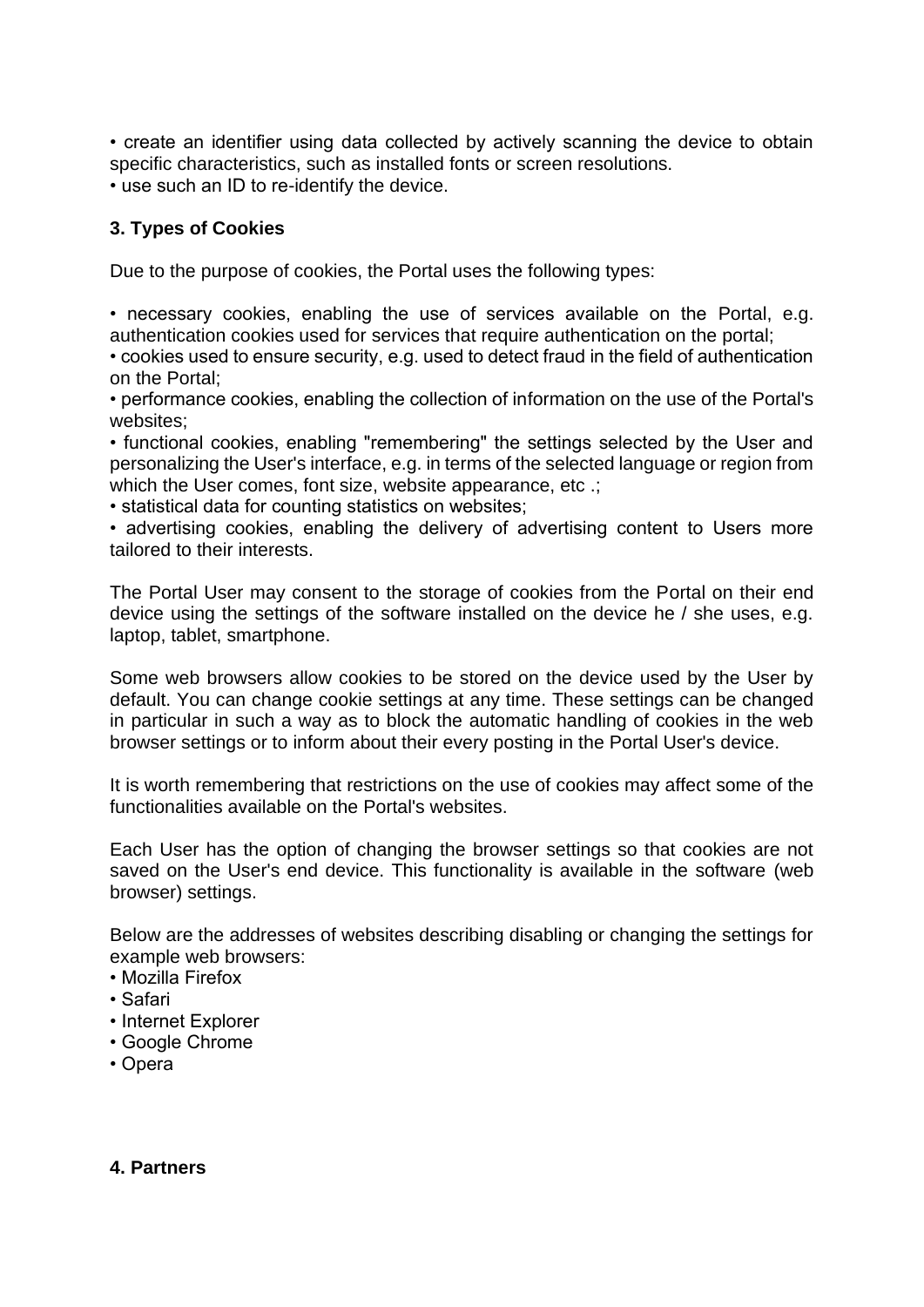The Portal may contain redirects to websites owned and operated by external entities (such as: Facebook, YouTube, Instagram, LinkedIn, Twitter, Snapchat, TikTok, Wykop, Redit or Telegram). Third party websites have their own privacy policies and they likely use cookies, so be sure to read these policies. TVP is not responsible for the content of cookies sent by other websites to which links are placed on the websites of the websites on the Portal.

Some information from cookies placed on the Portal User's end device is made available to Trusted Partners cooperating with TVP, e.g. in the field of advertising services offered on the Portal's pages. The purposes of sharing this information with them are indicated in point 2 of this policy.

Below are the lists of Trusted Partners:

- Trusted TVP Partners
- Trusted Partners from IAB

Consent to the use of data for some IAB Trusted Partners and TVP Trusted Partners may be related to the transfer of data to the United States or other third countries (not belonging to the European Economic Area, which includes the Member States of the European Union as well as Norway, Iceland and Liechtenstein). In connection with the above, we would like to inform you about the possible risk that may be associated with the transfer of data to third countries, consisting in the possible lack of an adequate level of protection of natural persons related to the processing of their personal data, which is guaranteed by the provisions of the GDPR (Regulation of the European Parliament and of the Council (EU 2016/679 of 27 April 2016 on the protection of individuals with regard to the processing of personal data and on the free movement of such data, and repealing Directive 95/46 / EC), due to the lack of an adequacy decision by the European Commission and the lack of adequate security.

The personal data of the Portal User may be processed by TVP both on the basis of the user's consent as well as on the basis of the legitimate interest of TVP, i.e. without the need to obtain the consent of the Portal User. TVP processes user data on the basis of a legitimate interest only in situations where it is necessary for the provision and proper operation of the Portal, i.e. maintenance and technical support of the Portal, ensuring security, preventing fraud and removing errors, statistical measurements necessary for the proper functioning of the Portal.

The TVP and IAB Trusted Partners may also process the User's data on the basis of the User's voluntary consent or the legitimate interest of the administrator. The User may at any time withdraw his consent or object to the processing of his data using Advanced Settings, which will result in the cessation of the User's data processing.

The user, in relation to cookies, also has the option of removing them by sending such a request to the address rodo@tvp.pl along with additional information identifying him, i.e. with a number identifying cookies from the TVP domain left in the User's end device.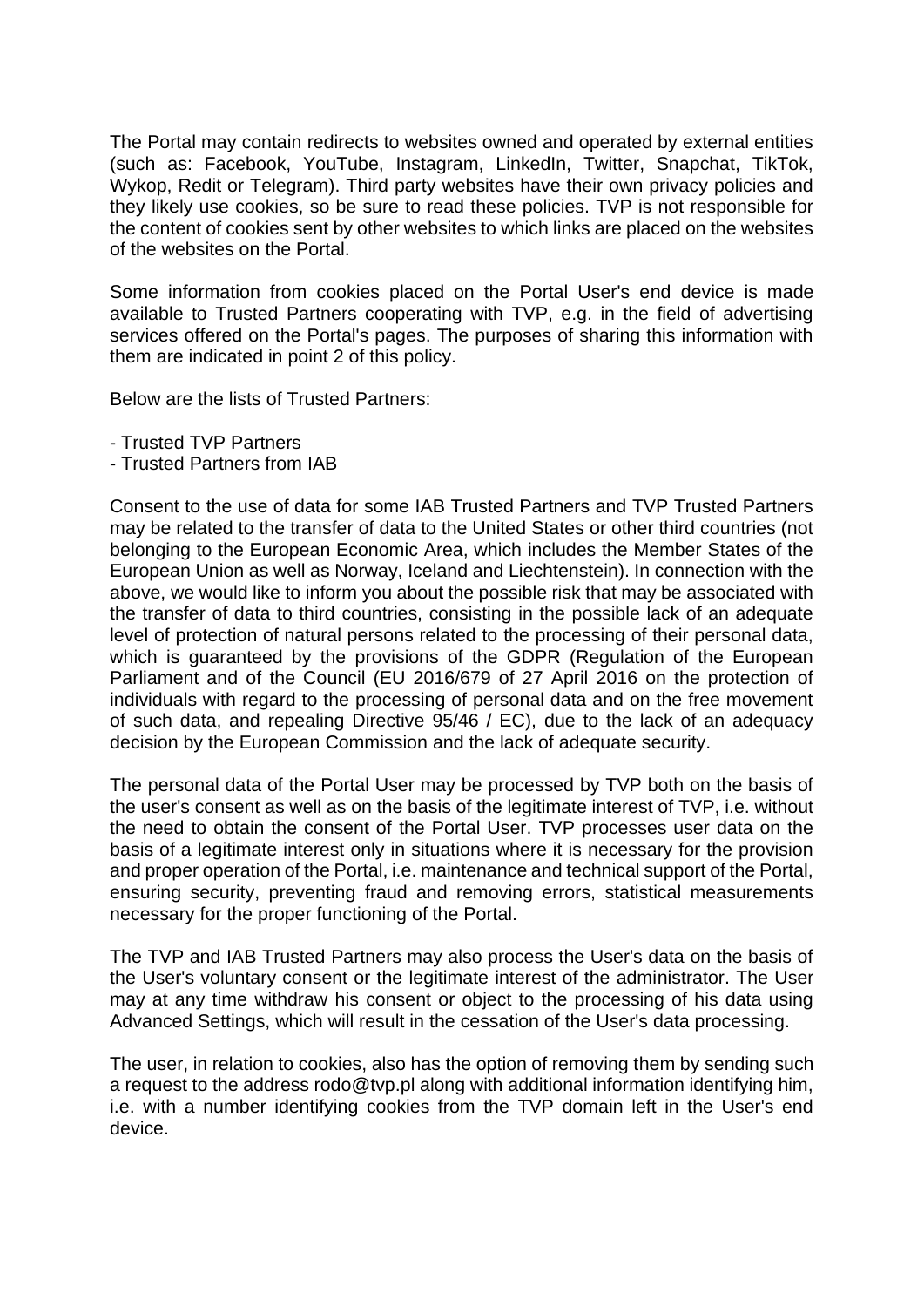The use of data for both advertising and analytical purposes can be managed by the User using Advanced Settings.

# **III. Trusted partners**

Third party websites have their own privacy policies and likely use cookies, so be sure to read these policies.

TVP is not responsible for the content of cookies sent by other websites to which links are placed on the websites of the websites on the Portal.

Some information from cookies placed on the Portal User's end device may also be made available to advertisers and partners cooperating with the Portal operator. You can see the list of advertisers below.

Adform A/S Adprime sp. z o.o. Agata S.A. All4Affiliate sp. z o.o. Amnet Polska sp. z o.o. Animex Foods sp. z o.o. sp.k. Animex-Animpol SF sp. z o.o. sp.k. Appnexus Inc. Arena Media Communications sp. z o.o.

Benhauer sp. z.o.o. Blueway Com sp. z o.o. sp.k. Brand Connection sp. z o.o. Carat Polska sp. z o.o. Clickad Interactive Sp. z o.o. Clickonometrics

Dentsu Aegis Network Polska sp. z o.o.

Edge NPD Sp. z o. o.

Effective Media sp. z o.o.

Facebook Ireland Ltd. Five Media sp. zo.o. sp.k. Fullsix Media sp. z o.o.

Gemius S.A. Gemius S.A. Google Ireland Ltd Google Ireland Ltd GroupM sp. z o.o. GroupM sp. z o.o.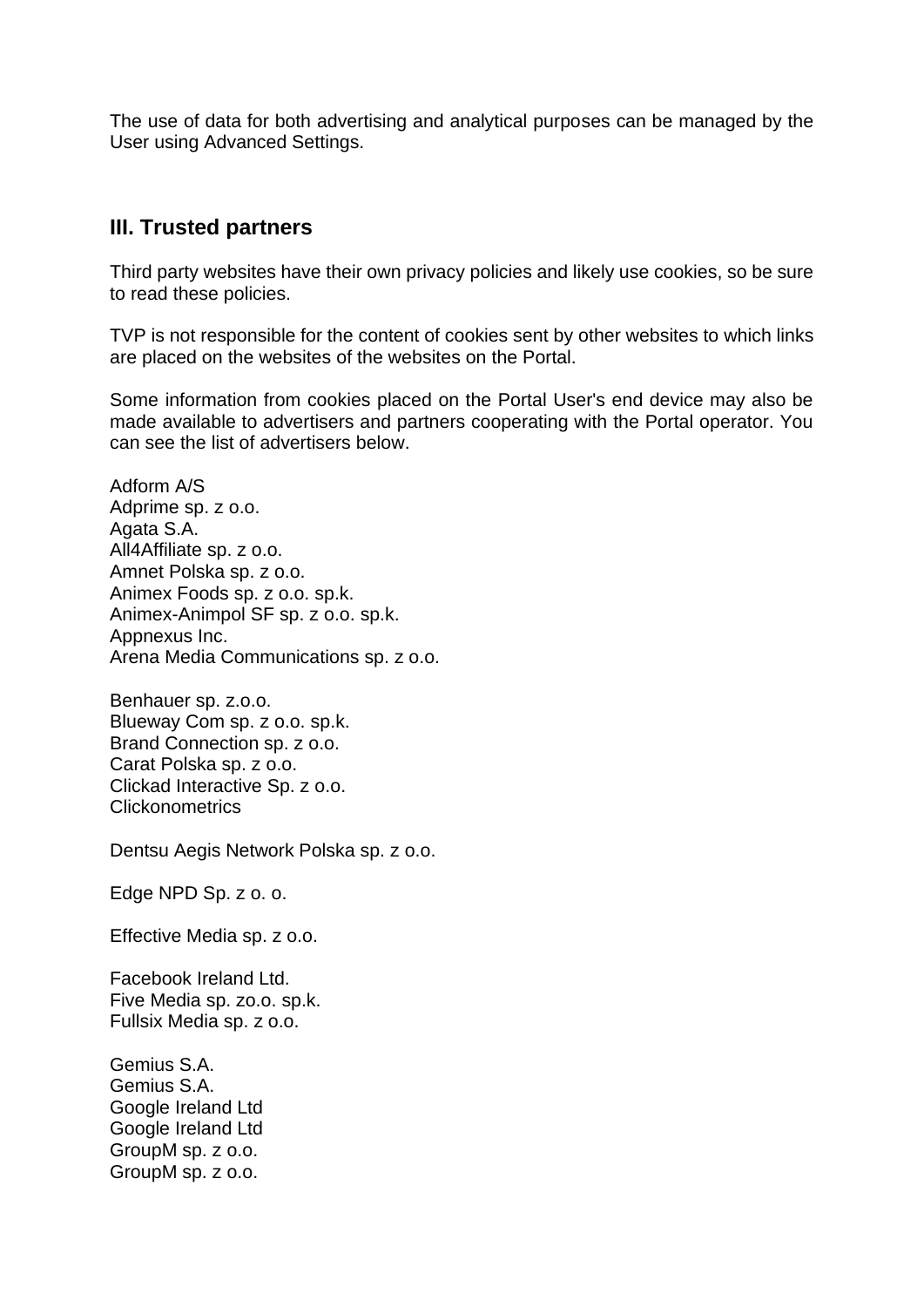Grupa OLX sp. z o.o. Grupa Pracuj sp. z o.o. Grupa RMF sp. z o.o. sp.k. Havas Media sp. z o.o. Infinity Media sp. z o.o. Initiative Media Warszawa sp. z o.o. Iprospect Polska sp. z o.o. IQ Media sp. z o.o. Isobar Polska Sp.z o.o. K2 Precise S.A. Lidl sp. z o.o. sp.k. Loyalty Point sp. z o.o. Media Concept sp. z o.o. sp.k. Media Data Mind sp. z o.o. Media Direction sp. z o.o. Media Group sp. z o.o. Media On sp. z o.o. sp. k. Media People sp. z o.o. sp. k. Media Republic sp. z o.o. Mediacom-Warszawa sp. z o.o. Mediaplus Warsaw sp. z o.o. Mets sp. z o.o. Mindshare Polska sp. z o.o. Nielsen Holdings Plc Octopus Activation sp. z o.o. Octopus Media sp. z o.o. OMD sp. z o.o. Omnicom Media Group sp. z o. o. Oracle Corporation One House PHD Media Direction sp. z o.o. PKO Bank Polski PKP Intercity S.A. Procter&Gamble DS Polska sp. z o.o. Przedsiębiorstwo Prywatne IMPEX P.Grabowski, M.Szpakowski s.c. Pure Play sp. z o.o. sp.k. Rainbow Tours S.A. Reprise Media sp. z o.o. RTB House S.A.

SalesTube sp. z o.o. Scoop sp. z o. o.